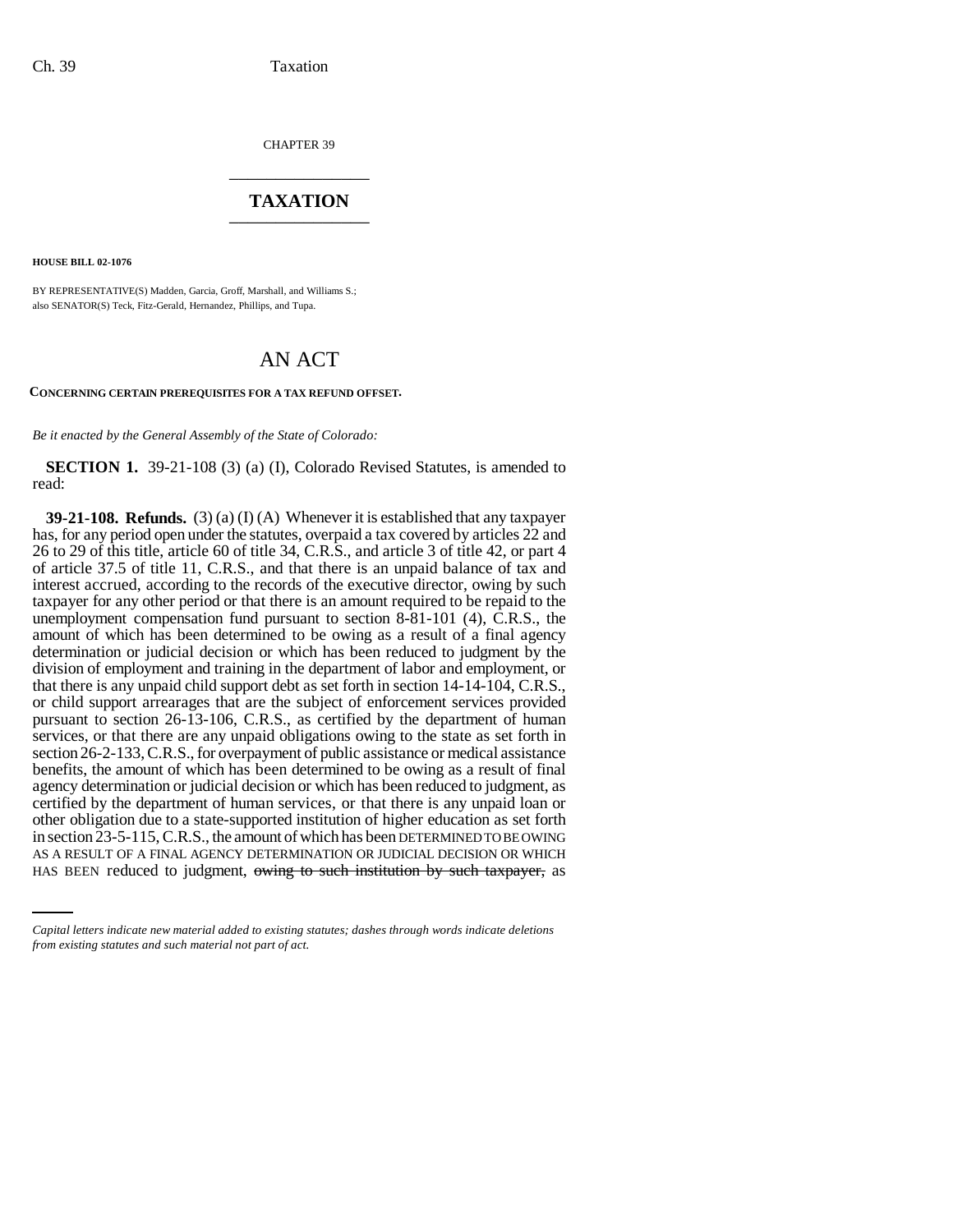#### Taxation Ch. 39

certified by the appropriate institution, or that there is any unpaid loan due to the student loan division of the department of higher education as set forth in section 23-3.1-104 (1) (p), C.R.S., the amount of which has been DETERMINED TO BE OWING AS A RESULT OF A FINAL AGENCY DETERMINATION OR JUDICIAL DECISION OR WHICH HAS BEEN reduced to judgment, owing to such division by such taxpayer, as certified by the division, OR THERE IS ANY UNPAID LOAN DUE TO THE COLORADO STUDENT OBLIGATION BOND AUTHORITY DIVISION OF THE DEPARTMENT OF HIGHER EDUCATION AS SET FORTH IN SECTION 23-3.1-206, C.R.S., THE AMOUNT OF WHICH HAS BEEN DETERMINED TO BE OWING AS A RESULT OF A FINAL AGENCY DETERMINATION OR JUDICIAL DECISION OR WHICH HAS BEEN REDUCED TO JUDGMENT, or that there is any unpaid debt owing to the state or any agency thereof by such taxpayer, and which is found to be owing as a result of a final agency determination or the amount of which has been reduced to judgment and as certified by the controller, or that the taxpayer is a qualified individual identified pursuant to section 39-22-120 (10) or 39-22-2003 (9), so much of the overpayment of tax plus interest allowable thereon as does not exceed the amount of such unpaid balance or unpaid debt shall be credited first to the unpaid balance of tax and interest accrued and then to the unpaid debt, and any excess of the overpayment shall be refunded. If the taxpayer elects to designate his or her refund as a credit against a subsequent year's tax liability, the amount allowed to be so credited shall be reduced first by the unpaid balance of tax and interest accrued and then by the unpaid debt. If the taxpayer filed a joint return, the executive director shall notify the taxpayer's spouse that the portion of the overpayment that is generated by the spouse's income shall be refunded upon receipt of a request detailing said amount. AS USED IN THIS SECTION, UNLESS THE CONTEXT OTHERWISE REQUIRES, "AGENCY" INCLUDES STATE-SUPPORTED INSTITUTIONS OF HIGHER EDUCATION.

(B) WITH RESPECT TO DEBTS FOR ANY UNPAID LOAN OR OTHER OBLIGATION DUE TO A STATE-SUPPORTED INSTITUTION OF HIGHER EDUCATION AS SET FORTH IN SECTION 23-5-115,C.R.S., OR ANY UNPAID LOAN DUE TO THE STUDENT LOAN DIVISION OF THE DEPARTMENT OF HIGHER EDUCATION AS SET FORTH IN SECTION 23-3.1-104 (1) (p), C.R.S., OR ANY UNPAID LOAN DUE TO THE COLORADO STUDENT OBLIGATION BOND AUTHORITY DIVISION OF THE DEPARTMENT OF HIGHER EDUCATION AS SET FORTH IN SECTION 23-3.1-206,C.R.S., A DEBTOR MUST BE AFFORDED HIS OR HER DUE PROCESS RIGHTS PRIOR TO A FINAL AGENCY DETERMINATION.

**SECTION 2.** 23-3.1-104 (1) (p) (I), Colorado Revised Statutes, is amended to read:

### **23-3.1-104. Duties and powers of division.** (1) The division shall:

(p) (I) At times prescribed by the department of revenue, but not less frequently than annually, certify to the department of revenue information regarding persons who owe a loan repayment to the division, the amount of which has been DETERMINED TO BE OWING AS A RESULT OF A FINAL AGENCY DETERMINATION OR JUDICIAL DECISION PURSUANT TO SECTION 39-21-108 (3), C.R.S., OR WHICH HAS BEEN reduced to judgment.

**SECTION 3.** 23-5-115 (1) (a), Colorado Revised Statutes, is amended to read:

**23-5-115. Loans or outstanding obligations offset.** (1) (a) At times prescribed by the department of revenue, but not less frequently than annually, a state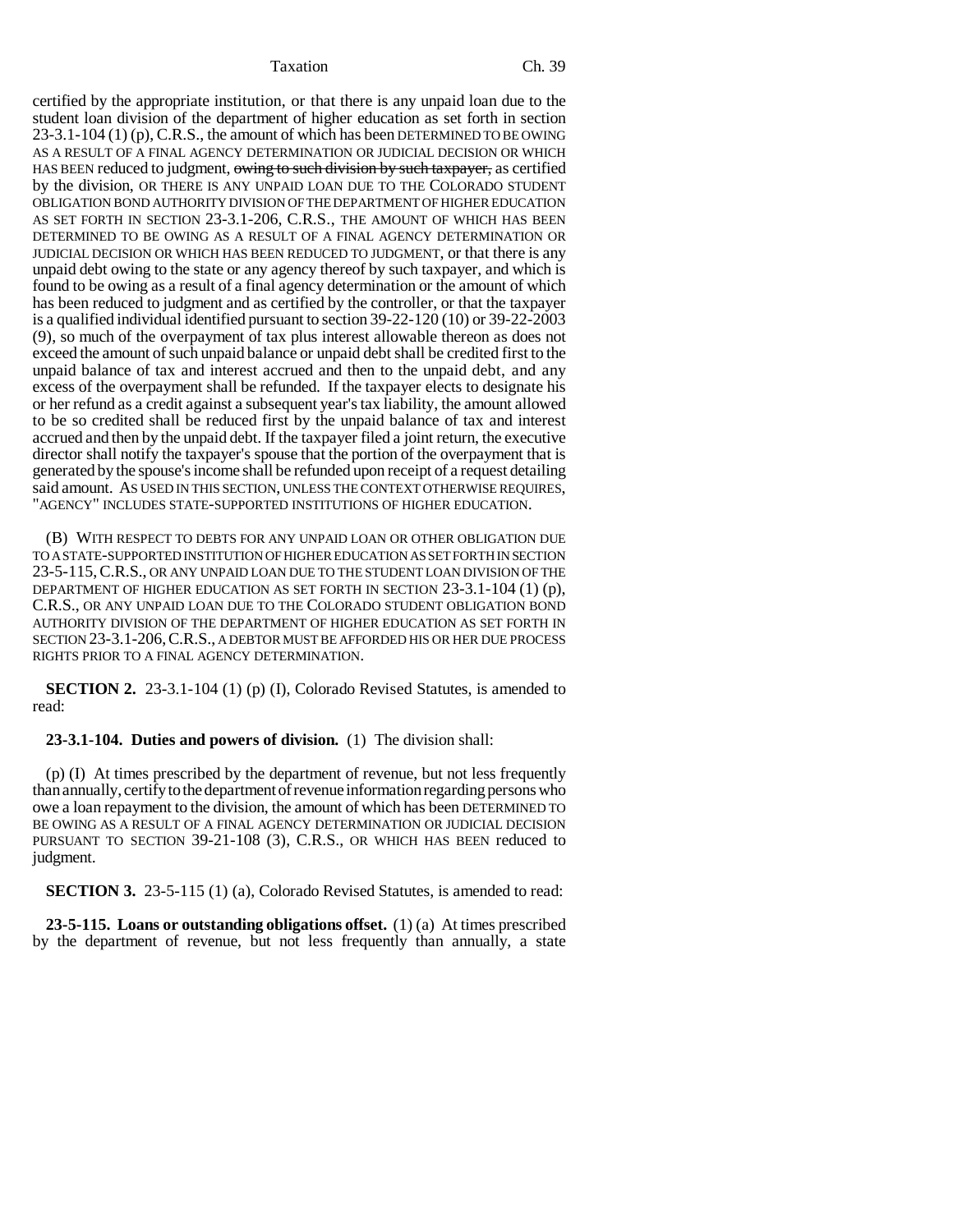## Ch. 39 Taxation

educational institution shall certify to the department of revenue information regarding persons who owe a loan repayment or other outstanding obligation to the institution, the amount of which has been DETERMINED TO BE OWING AS A RESULT OF A FINAL AGENCY DETERMINATION OR JUDICIAL DECISION PURSUANT TO SECTION 39-21-108 (3), C.R.S., OR WHICH HAS BEEN reduced to judgment.

**SECTION 4.** 24-30-202.4 (3) (a) (II), Colorado Revised Statutes, is amended to read:

**24-30-202.4. Collection of debts due state - controller's duties - creation of debt collection fund.** (3) (a) (II) Upon verification by the appropriate state agency of the amount of the debt due the state, the controller may certify to the department of revenue any unpaid debt due the state to be offset against a tax refund due the debtor, pursuant to section 39-21-108 (3), C.R.S. Before any unpaid debt is certified to the department of revenue, the controller shall give written notice to the debtor that the debt shall be offset against a tax refund due the debtor and shall notify the debtor that the debtor may, within thirty days of the postmark of the written notice from the controller, request a hearing to dispute the tax refund offset. Such hearing shall be held within thirty calendar days from receipt of the request from the debtor. IF THE AGENCY THAT REFERRED THE DEBT TO THE CONTROLLER CERTIFIES THAT THE DEBT WAS THE SUBJECT OF A FINAL AGENCY DETERMINATION OR JUDICIAL DECISION OR THAT THE DEBT HAS BEEN REDUCED TO JUDGMENT, THE DEBTOR MAY NOT DISPUTE THE VALIDITY OF THE DEBT AT THE HEARING. No money shall be refunded or offset against a tax refund due the debtor if such a hearing is requested until such time as the hearing is completed and a decision is rendered. If at the hearing the dispute is resolved in favor of the debtor, the debtor shall be entitled to a refund of any moneys due plus interest, pursuant to section 39-21-110.5, C.R.S. Provisions for adequate notice and opportunity for hearing shall be made by rules and regulations promulgated by the executive director of the department of personnel. Any debts may be written off, released, or compromised pursuant to paragraph (c) of this subsection (3). AS USED IN THIS SECTION, UNLESS THE CONTEXT OTHERWISE REQUIRES, "AGENCY" INCLUDES STATE-SUPPORTED INSTITUTIONS OF HIGHER EDUCATION.

**SECTION 5.** 23-3.1-206 (1), Colorado Revised Statutes, is amended BY THE ADDITION OF A NEW PARAGRAPH to read:

**23-3.1-206. General powers and duties of the authority.** (1) In addition to any other powers and duties specifically granted to the authority in this part 2, the authority has the following powers:

(u) (I) AT TIMES PRESCRIBED BY THE DEPARTMENT OF REVENUE, BUT NOT LESS FREQUENTLY THAN ANNUALLY, TO CERTIFY TO THE DEPARTMENT OF REVENUE INFORMATION REGARDING PERSONS WHO OWE A LOAN REPAYMENT TO THE DIVISION, THE AMOUNT OF WHICH HAS BEEN DETERMINED TO BE OWING AS A RESULT OF A FINAL AGENCY DETERMINATION OR JUDICIAL DECISION PURSUANT TO 39-21-108(3),C.R.S., OR WHICH HAS BEEN REDUCED TO JUDGMENT.

(II) SUCH INFORMATION SHALL INCLUDE THE NAME AND SOCIAL SECURITY NUMBER OF THE PERSON OWING THE DEBT, THE AMOUNT OF THE DEBT, AND ANY OTHER IDENTIFYING INFORMATION REQUIRED BY THE DEPARTMENT OF REVENUE.